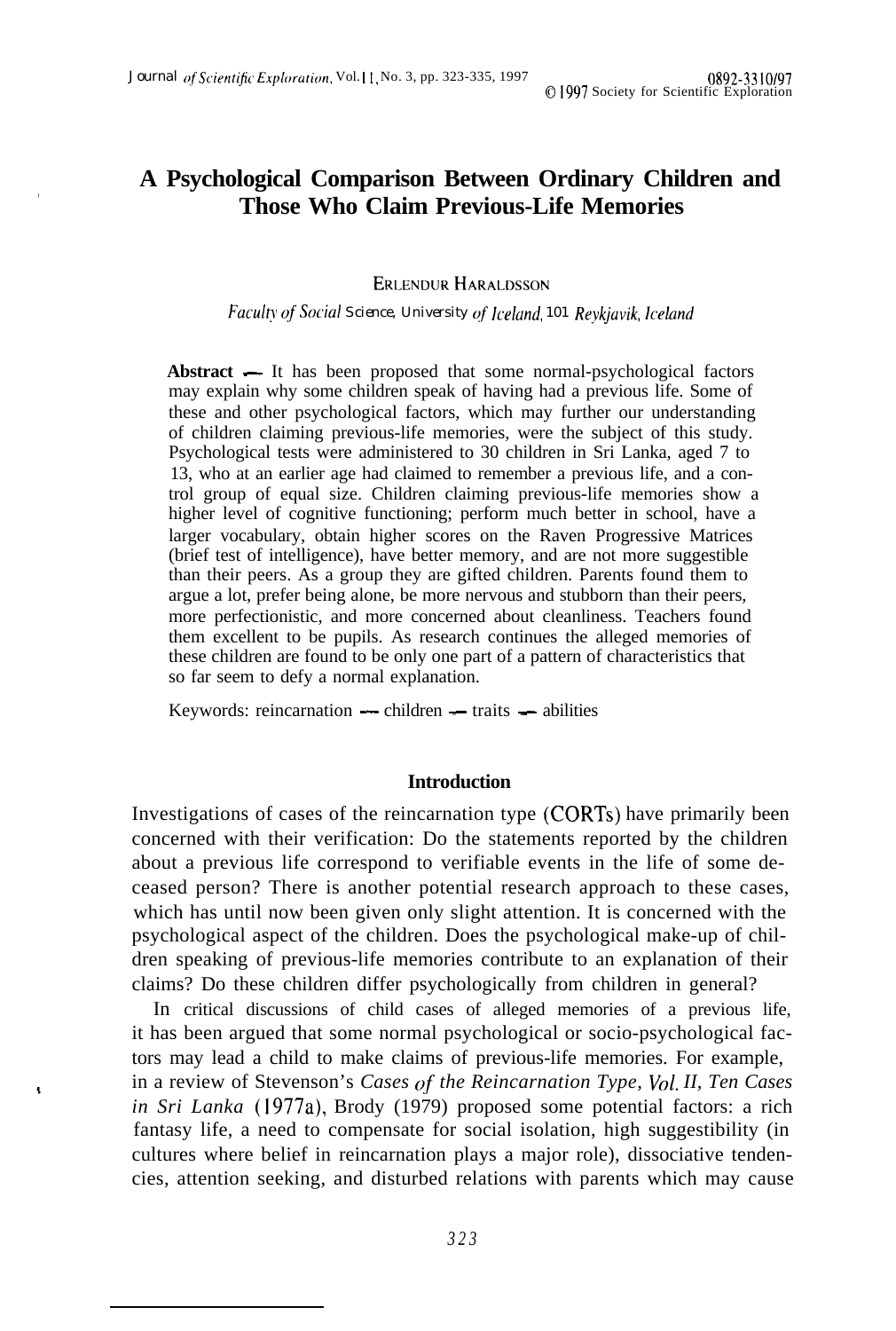the child to claim that it belongs somewhere else. Twenty years ago Stevenson (1977a) pointed out that subjects of these cases who claimed a life in a socioeconomic class different from that of their families seemed to remember a life in a higher class more often than one in a lower class. This could support a hypothesis of "escapist fantasies", but it is also open to other interpretations. The aim of this paper is to test some of these normal psychological hypotheses.

There are also claims concerning the psychological characteristics of CORTs that come not from thoughtful critics but from those who live with the young children and know them best. For example, it is sometimes reported to investigators that CORTs are more mature than other children, or that their command over their mother tongue is extraordinary in that they speak more like grown-ups than children. These claims have not yet been formally tested. In 1973, I. Stevenson, L. P. Mehrotra, and the author started a psychological study of children in India claiming previous life memories, but this study came to an abrupt end when one of us met with a serious traffic accident in India.

The main concern of the present study is the cognitive development of children who claim to remember a previous life, and the question of whether they differ from other children on some of the above-mentioned psychological factors, which may dispose children to make claims about a previous life. Do the abilities and personalities of children reporting previous-life memories differ significantly from children in general? Do they show a greater tendency to confabulate than other children? Are they more suggestible? Do they tend to live in social isolation? Are there indications of a greater tendency for dissociative processes in them than in other children?

In the present study a group of Sri Lankan children reporting previous-life memories and an equal number of control children were administered a battery of psychological tests, and their parents and teachers were interviewed and given questionnaires about their behavior; their school records were also obtained.

During the last eight years I have investigated over forty new cases in Sri Lanka, which is one of the countries where some CORTs can be found each year (Stevenson, 1977a). In a few of these cases the child's statements fit facts in the life of some person who lived before the child was born (Haraldsson, 199 1; Mills, Haraldsson and Keil, 1994). In other cases — and they are<br>son, 199 1; Mills, Haraldsson and Keil, 1994). In other cases — and they are more common in Sri Lanka than in most other countries - no person was<br>more common in Sri Lanka than in most other countries - no person was found whose life corresponded to the child's statements (see also Cook et 1983a, 1983b). In some of these "unsolved" cases, some of the statements were detailed enough to be verifiable or falsifiable, and they were found to be false.

Most children with active previous-life memories are aged 3 to 5 years, and few objective psychological tests exist to assess the above-mentioned factors in children so young. A further complication is that these children are rare and difficult to find; but a meaningful comparison of them with other children requires a sample of adequate size. Therefore, in order to obtain a sufficiently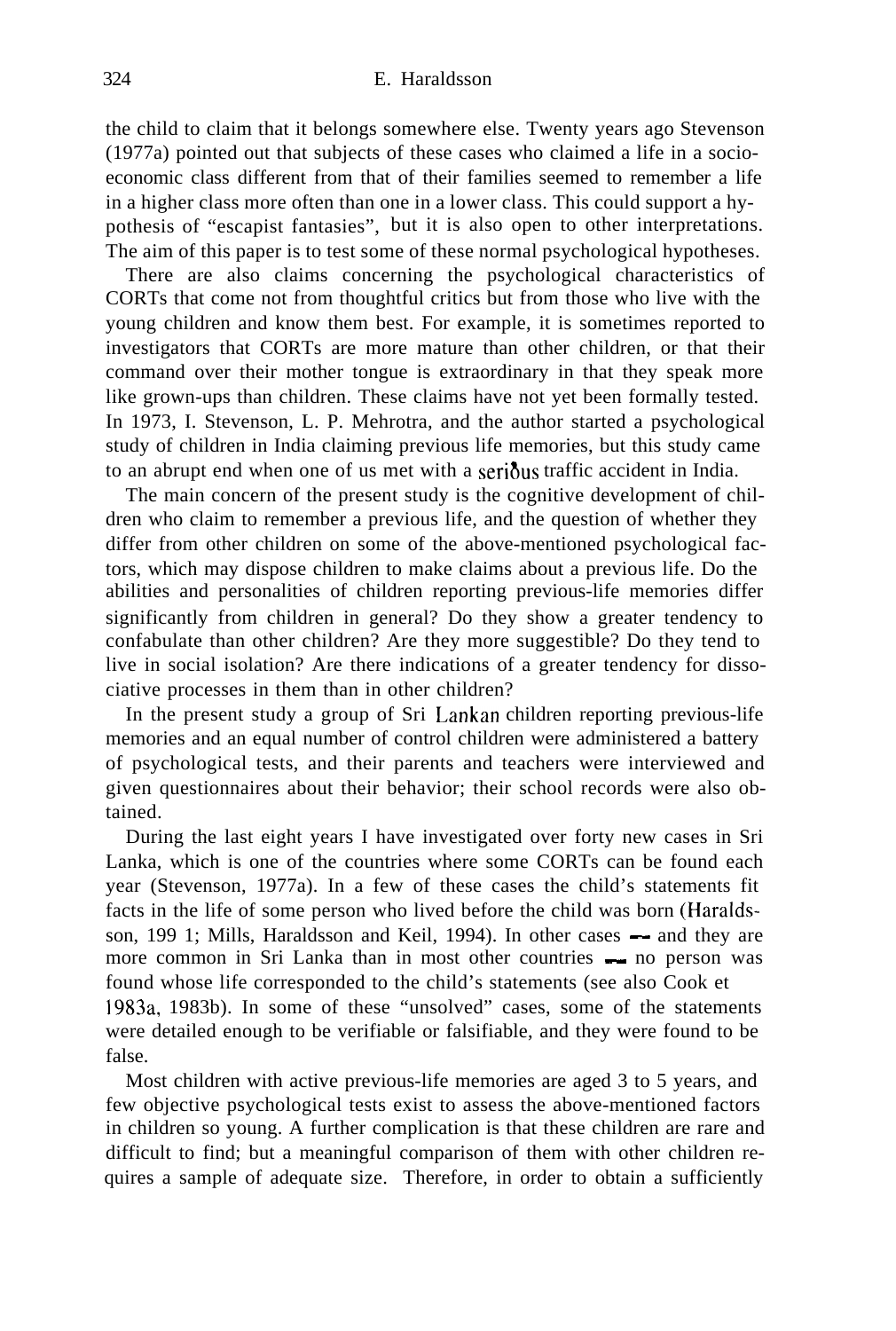large sample for this study, all available subjects up to age 13 had to be included. Since some of the tests could not be used with children younger than 7, the children in our sample ranged in age from 7 to 13 years. At this age most of the children had stopped talking about their previous-life memories but all of them had at an earlier age consistently talked about these memories over some period of time.

Part of the data of this study was presented in a paper published in the *Journal of Nervous and Mental Disease* (Haraldsson, 1995). This paper presents an extended sample, and contains almost no missing data.

#### **Method**

## *Subjects*

The subjects were 30 children in Sri Lanka who had reported memories of a previous life. There were 12 boys and 18 girls, who ranged in age from 7 years and 1 month to 13 years and 2 months. A control group consisted of 30 children of the same age, the same sex, and from the same neighborhood, who had not spoken of a previous life. The mean age for children with memories was 9 years and 4.7 months, and it was 9 years and 4.1 months for the control group  $(t = 1.08, n = 60, n.s.)$ . The children were from a large area of south and central Sri Lanka and were about equally located in towns and in rural areas. Of the 30 cases involving claimed previous-life memories, 22 had previously been investigated by the author, and detailed reports had been published on five of them (Haraldsson, 199 1; Mills *et al.,* 1994). Eight cases had been investigated by Stevenson and his associates, but no report has been published on them.

#### *Psychological Tests*

*The Peabody Picture Vocabulary Test - Revised* (Dunn & Dunn, 1981) consists of a list of 175 words arranged in order of increasing difficulty. As each item is read to the child, the child is shown four black-and-white illustrations on a page and asked to select the picture that best illustrates the meaning of the orally presented stimulus word. The test was translated into Sinhalese by P. Vimala. It was administered without being standardized for Sinhalese children. Instead, a control group was used for comparison.

*The Coloured Progressive Matrices* (Raven, Court, and Raven, 1976, 1984) is described as "a test of clear thinking and observation". It tests the capacity to reason by analogy (Raven, 1963) and is frequently used as a brief test of intellectual efficiency. It was designed for use with young children and anthropological studies with people who do not understand the English language.

*The Gudjonsson Suggestibility Scale* (GSS) (Gudjonsson, 1984, 1987) was developed "to assess the individual's responses to 'leading questions' and 'negative feedback' instructions when being asked to report a factual event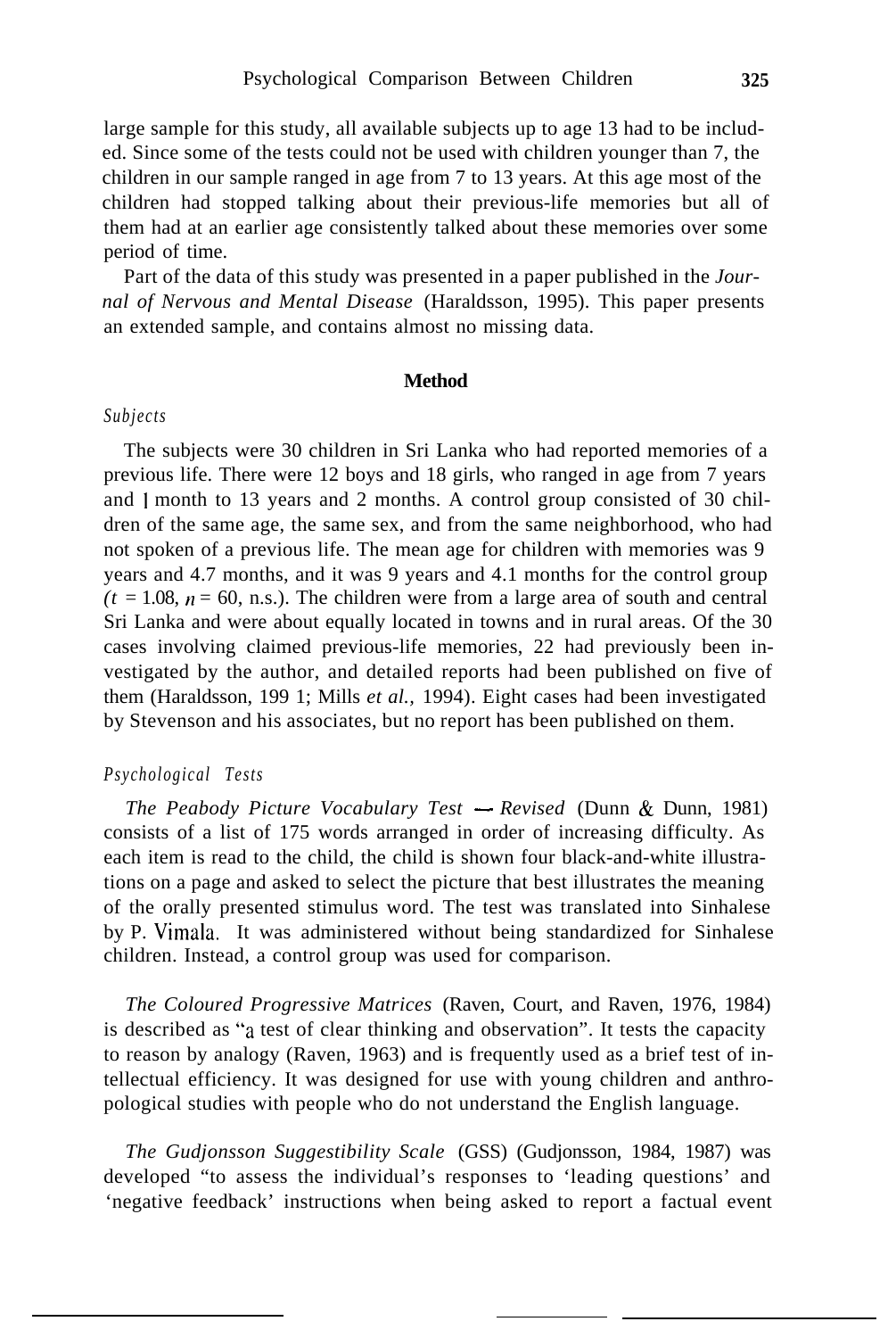from recall" (Gudjonsson, 1992). A short fictitious story is read to the subject, after which he/she is asked to relate what is remembered of the story. Then the subject is asked 20 questions about the content of the story, 15 of which are suggestive in some way. Finally, the subject is firmly told that he/she has made a number of errors, and that it is therefore necessary to go through the questions once more.

The GSS measures: 1) Free Recall (the number of items remembered from the story); 2) Confabulations (the number of items offered under free recall that are not found in the story); 3) Yield Suggestibility (the number of items yielded to before negative feedback is given); 4) Shift Suggestibility (a distinct change in the nature of the reply to the 15 suggestible and 5 non-suggestible questions; 5) Total Suggestibility (the sum of Yield and Shift). There are two forms of the Gudjonsson Suggestibility Scale, the story of Form 2 being more appropriate for children (Gudjonsson, 1987; Danielsdottir et al., 1993). The test was translated into Sinhalese and adapted for Sri Lankan children by two Sri Lankan psychologists (Shanez Fernando and P. Vimala).

*Child Behavior Checklist - Parent's Form* (Achenbach & Edelbrock, 1983) is designed to record competencies and behavioral problems of children aged 4 to 16. It also surveys social competence and school performance and reveals the kind and number of a broad range of problems (118 items) that children may have. It was administered by P. Vimala to the mother of the child or to another close relative. The CBCL was translated into Sinhalese by P. Vimala, and hand-scored. Our testing sessions were quite long, and at the suggestion of P. Vimala, we decided not to ask about items III (social competence), IV (social activity), and four additional items (no. 59, 60, 73, 96) concerning sexual problems.

*Child Behavior Checklist - Teacher's Form* (Achenbach & Edelbrock, 1986) was administered to one of the teachers of each child. The CBCL-T is designed to obtain teachers' reports of their pupils' problems, adaptive functioning, and school performance. Most of the items are the same as in the Parent's Form. School performance figures (grades for test results) were obtained directly from school principals or from the children's school-performance books.

## *Statistical Methods*

The data for this matched sample of subjects and control children were analyzed by the paired-samples t-test and the Wilcoxon matched-pairs signedranks test. The comparisons between "solved" and "unsolved" cases in Table 4 are analyzed by the two-sample t-test.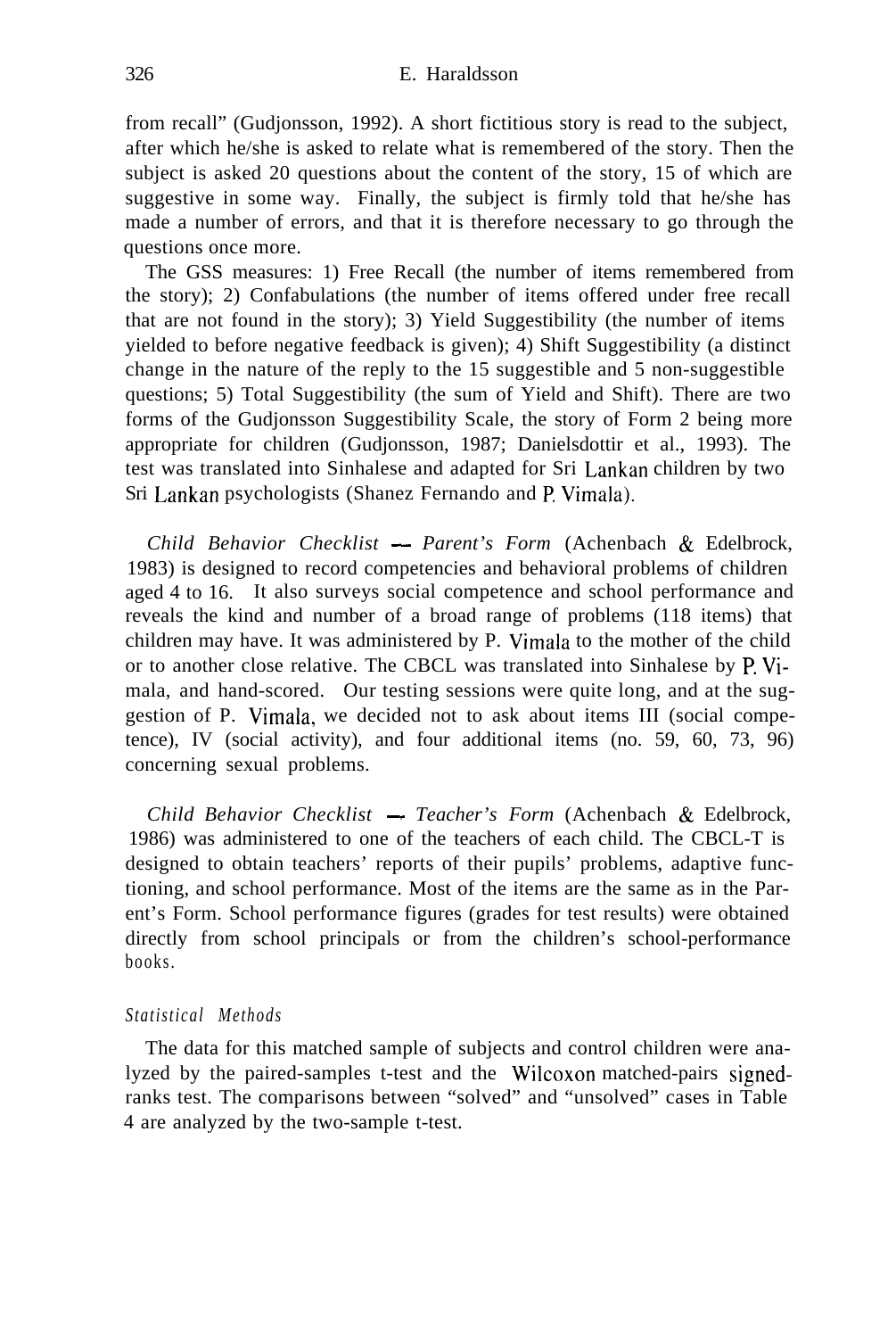Each subject was visited unannounced at his or her home or school by the author, an interpreter, and a Sri Lankan psychologist. Some member of our team had in most cases previously interviewed the child and his or her parents about the case. Teachers helped us find a control child in the same class as the subject whose birthday was closest to that of the subject. If the subject was at home, we searched for a control child from the neighborhood, who was as close in age to the subject as possible. We expressed our appreciation by gifts of sweets and ball-point pens to these and to other children of the house, particularly after the session was over. All the families were cooperative and helpful. The CBCL — Teacher's Form was administered almost a year and a half later than the other tests/questionnaires to the teachers of 22 of the 30 pairs.

# **Results**

Children claiming previous-life memories were found to differ in several respects from other children, as can be seen in Table 1. A pair-wise comparison of them with the group of control children revealed that their performance on the Peabody Picture Vocabulary Test (PPVT) was much higher  $(t = 5.38, n =$ 60,  $p < 0.001$ , all tests two-tailed), which indicates that they had a substantially greater knowledge of words and a better understanding of language. This finding is strengthened by their higher average school grades for Sinhalese (their mother tongue) of 69.68, compared to 52.83 for the control group  $(t =$ 4.54,  $\mathbf{n} = 60$ ,  $\mathbf{p} < .001$ ).

The results of the Raven's Progressive Matrices are also significantly higher for children claiming previous-life memories ( $t = 3.23$ ,  $\mathbf{n} = 60$ ,  $p < 0$ ), indicating their greater capacity to reason by analogy. Furthermore, the results on the Gudjonsson Suggestibility Scale show that they have a better memory for recent events ( $t = 3.28$ ,  $\mathbf{n} = 60$ ,  $p < 0.01$ ) and that they are not more suggestible than other children ( $t = -1.83$ ,  $\mathbf{n} = 60$ , **ns).** There are no indications that they confabulate more than their peers. If the number of confabulated responses is calculated as a percentage of total responses, children claiming previous-life memories show significantly fewer confabulations than the control children  $(t = 2.43, n = 60, p < 0.05)$ 

The school performance of children reporting previous-life memories is better than that of control children, according to their parent's assessment on the Child Behavior Checklist ( $t = 5.69$ ,  $\mathbf{n} = 60$ ,  $\mathbf{p} < .000$  1). More importantly, their higher school performance is confirmed by their examination grades obtained from their schools (see Table 2). Their mean grades are much higher than those of the control children ( $t = 4.13$ ,  $\mathbf{n} = 60$ ,  $\mathbf{p} < .0001$ ). When they are ranked according to their position in class (percentile  $= 73.8$ ) and tested against the percentile of their controls (percentile  $= 49.8$ ), their superiority as pupils is also obvious ( $t = 4.54$ ,  $\mathbf{n} = 60$ ,  $\mathbf{p} < .0001$ ). At the age of 10, children of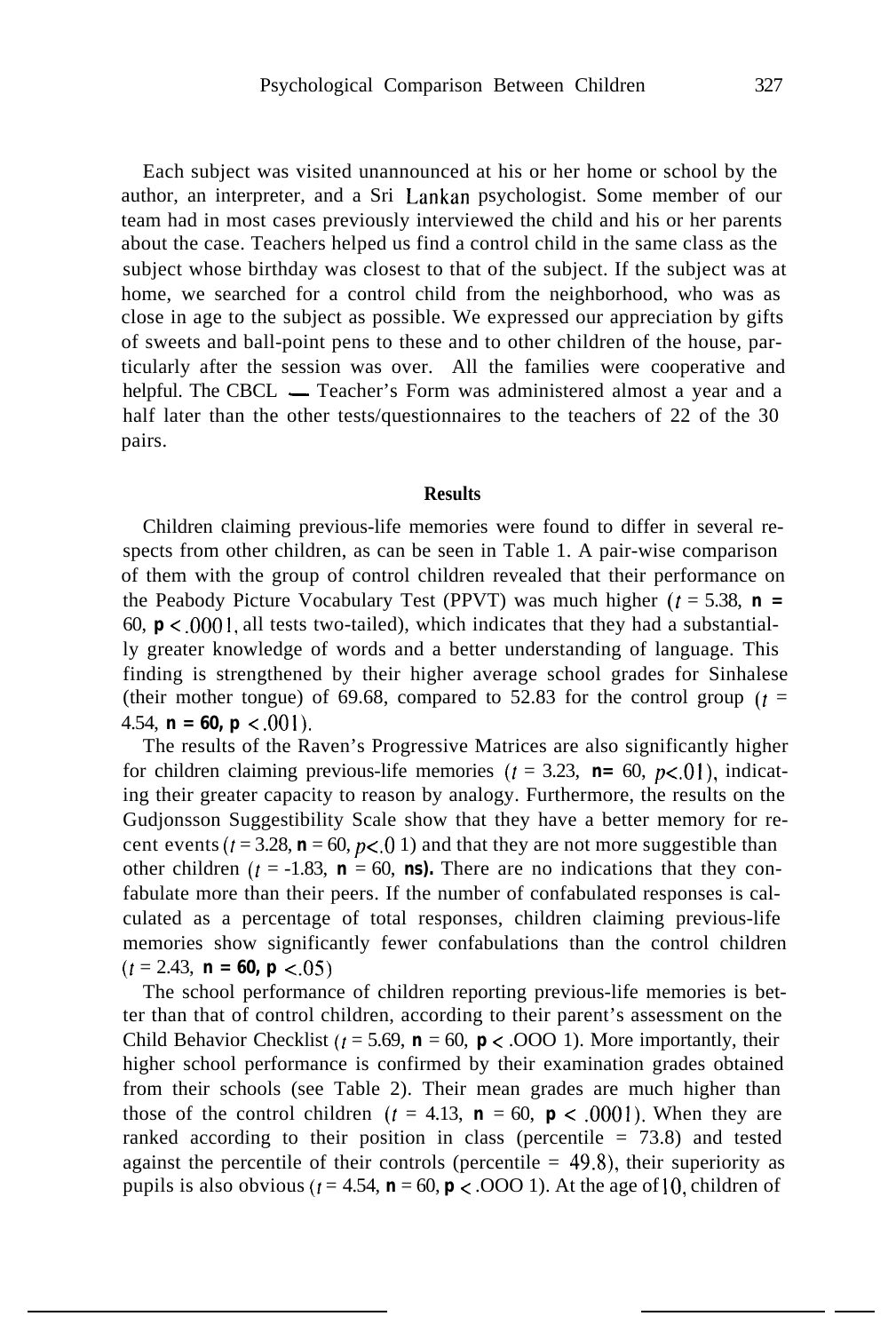|                                              | Subjects<br>$(n = 30)$ | Controls<br>$(n = 30)$ | Paired<br>c-test |
|----------------------------------------------|------------------------|------------------------|------------------|
| Gudjonsson Suggestibility Scale              |                        |                        |                  |
| Memory                                       | $11.27 \pm 4.72$       | $7.77 \pm 5.41$        | $3.28**$         |
| Confabulations                               | $3.10 \pm 2.17$        | $3.73 + 3.36$          | $-0.91$          |
| Conf., % of total resp.                      | $23.00 + 16.50$        | $33.67 + 23.62$        | $-2.43"$         |
| Yield suggestibility                         | $6.67 \pm 2.93$        | $7.43 \pm 2.69$        | $-1.13$          |
| Shift<br>suggestibility                      | $4.43 \pm 3.34$        | $5.68 \pm 3.78$        | $-1.70$          |
| Total suggestibility                         | $11.610 \pm 4.53$      | $13.11 \pm 4.61$       | $-1.83$          |
| Peabody Picture Vocabulary Test              |                        |                        |                  |
|                                              | $117.67 \pm 27.64$     | $98.77 \pm 27.08$      | $5.38***$        |
| Raven Coloured Progressive Matrices          |                        |                        |                  |
|                                              | $23.80 \pm 5.97$       | $20.30 \pm 5.92$       | $3.23**$         |
| Child Behavior Checklist - Parent's Form     |                        |                        |                  |
| activities<br>Social                         | $4.86 \pm 2.16$        | $4.38 \pm 2.19$        | 0.76             |
| Social<br>competence                         | $8.38 \pm 1.64$        | $8.46 \pm 1.86$        | 0.18 $(n=29)$    |
| School perfomance                            | $2.78 \pm 0.36$        | $2.20 \pm 0.57$        | $5.69***$        |
| Problem score                                | $41.33 \pm 18.83$      | $26.77 \pm 13.19$      | $4.50***$        |
| Child Behavior Checklist — Teacher's $Form2$ |                        |                        |                  |
| Working hard                                 | $4.64 \pm 1.25$        | $3.86 \pm 1.21$        | $2.61*$          |
| Behaving                                     | $5.07 \pm 1.22$        | $3.96 \pm 1.29$        | $3.43**$         |
| Learning                                     | $4.70 \pm 1.14$        | $3.59 \pm 1.08$        | $3.45**$         |
|                                              | $4.44 \pm 1.22$        | 4.26 $\pm$ 0.7 1       | 0.78             |
| Happy                                        |                        |                        |                  |
| Total Adaptive                               | $4.82 \pm 1.04$        | $3.90 \pm 1.01$        | $3.66**$         |

TABLE 1 Various Psychological Measures'

This table shows the means and standard deviations of various psychological measures and results of t-test for paired samples comparing 30 children claiming previous-life memories and 30 control children.

 $*_{p<-0.05}$ ;  $*_{p<-0.1}$ ;  $*_{p<-0.01}$  (all two-tailed).

Raw scores are used as none of these tests have been standardized for Sri Lankan children.  $2$  Teacher of one subject could not be traced. Parents of one child did not want us to contact a

teacher as they did not want the teacher to know that their child was speaking of a previous life.

Sri Lanka can attend competitive national examinations. Those who obtain excellent marks are given admission to highly selective schools. Some of our children were in such schools.

In school subjects that were studied by all 60 children (Sinhalese, religion, and arithmetic) the target group obtained significantly higher grades than the controls, especially in their mother tongue, Sinhalese  $(t = 4.54, n = 60,$ *p* < .OOOl). Our children studied different subjects as they varied in age and attended different schools.

Furthermore, teachers rated the target group significantly higher on adaptive functioning than their peers ( $t = 3.66$ ,  $n = 56$ ,  $p < .01$ ); the children claiming previous-life memories learn more, behave better in school, and work harder than their peers (see Table I.)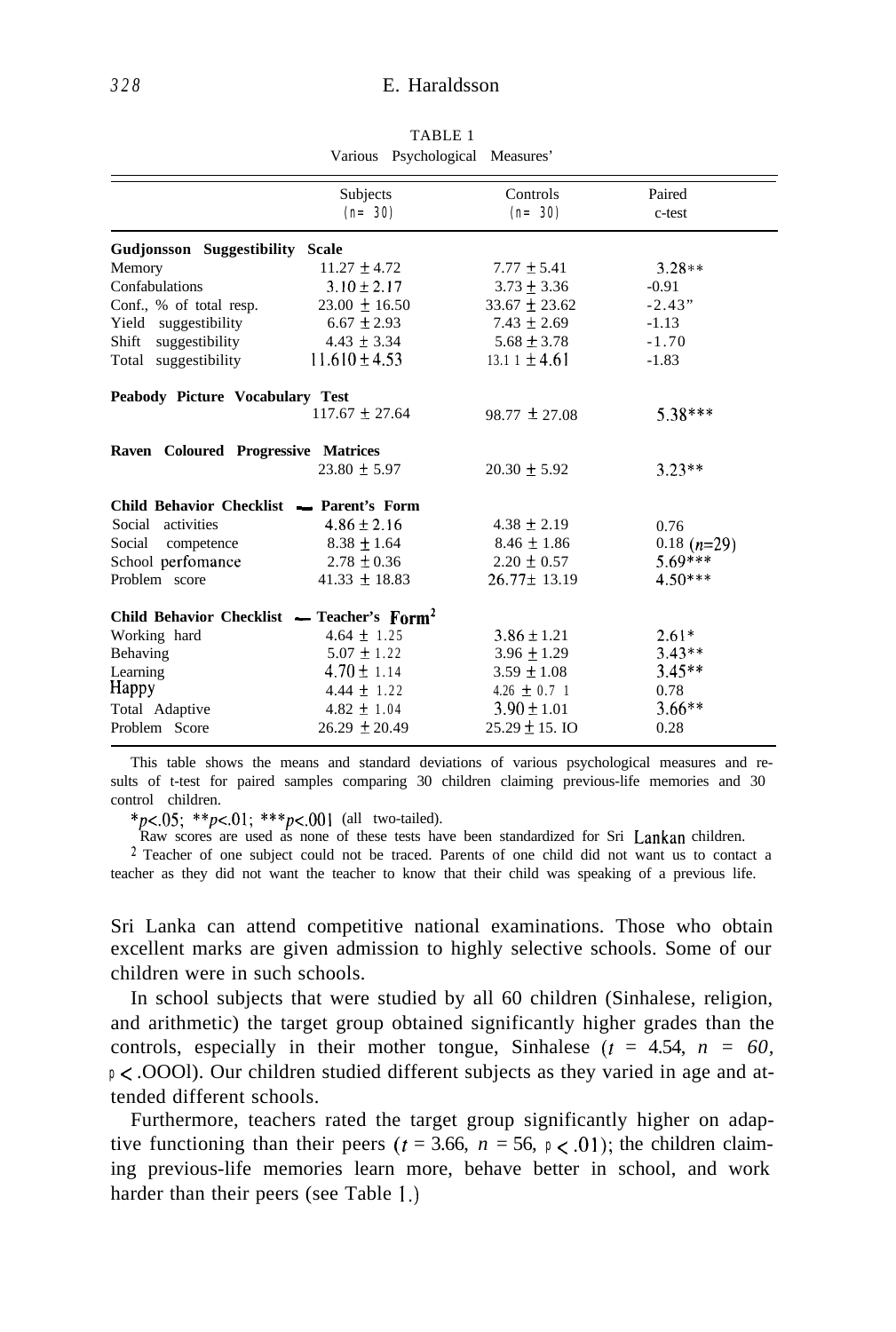|                          | Subjects<br>$(n = 30)$ | Controls<br>$(n=30)$ | Paired<br>t-test |
|--------------------------|------------------------|----------------------|------------------|
| Rank in class percentile | $73.83 + 22.40$        | $49.84 + 27.36$      | $4.54***$        |
| Average school marks     | $64.72 + 19.97$        | $50.45 + 18.90$      | $4.13***$        |
| Sinhalese                | $69.68 + 18.95$        | $52.83 + 2$ 1.50     | $4.54***$        |
| Religion                 | $70.07 \pm 24.85$      | $57.00 + 25.83$      | $2.37*$          |
| <b>Mathematics</b>       | $54.57 \pm 30.66$      | $4$ 1.20 + 29.39     | 2.92"            |
| Social Science           | $62.59 \pm 23.95$      | 53.8 $1 \pm 26.47$   | $1.54(22)^2$     |
| English                  | $51.87 \pm 29.32$      | 47.17 $\pm$ 29.55    | 0.65(23)         |
| Science                  | $54.86 \pm 23.46$      | $45.77 + 28.30$      | 1.73(22)         |
| Art                      | $61.54 \pm 12.22$      | $50.54 \pm 27.43$    | $2.61$ " $(11)$  |
| Health                   | $71.20 \pm 19.78$      | $56.90 + 25.50$      | 1.72(10)         |
| Music                    | $71.43 \pm 28.58$      | $59.00 \pm 16.38$    | 1.92(7)          |

TABLE 2 Means, Standard Deviations and Results of Paired Samples'

 $*_{p<-0.05}$ ;  $*_{p<-0.1}$ ;  $*_{p<-0.01}$  (all tow-tailed).

'Means and standard deviations of school grades and results of paired sample t-tests comparing 30 children claiming previous-life memories and 30 control children.

'Number of pairs in brackets when lower than 30.

According to their parents, children reporting previous-life memories appear to have some behavioral problems, and the number of problems reported varied widely. The Child Behavior Checklist - Parent's Form reveals for the target group a much higher problem score  $(t = 4.50, n = 60, p \le .0001)$ . Also, according to their parents, the target group is neither more nor less socially active or socially competent than other children. On the other hand, according to their teachers (who observe the children only in school) these children have no more behavioral problems than other children  $(t = .28, n = 56, n.s.)$ . In fact, they seem better adapted (see Table 1).

Individual items of the CBCL on which the children reporting previous-life memories score significantly higher or lower than control children are listed in Table 3. For example, according to their parents, they are more argumentative, are nervous, feel they have to be perfect, like to be alone, are more withdrawn (get less involved with others), are more confused, are more concerned with neatness or cleanliness, talk a lot, are fearful or anxious, get teased a lot, and talk and walk more in their sleep. Some of the children have fears; in some cases these fears seem to be related to their claimed memories of a previous life (Stevenson, 1990).

According to their teachers, children reporting previous-life memories differ significantly from other children on 10 items on the CBCL, only three of which are also reported by their parents. Teachers and parents agree that they "feel they have to be perfect", that they like to be alone, and that they get less involved with other children.

It is interesting to note that the teachers also reported that children with previous-life memories fear more than other children that they might do something bad, are more unhappy, sad or depressed, get along better with other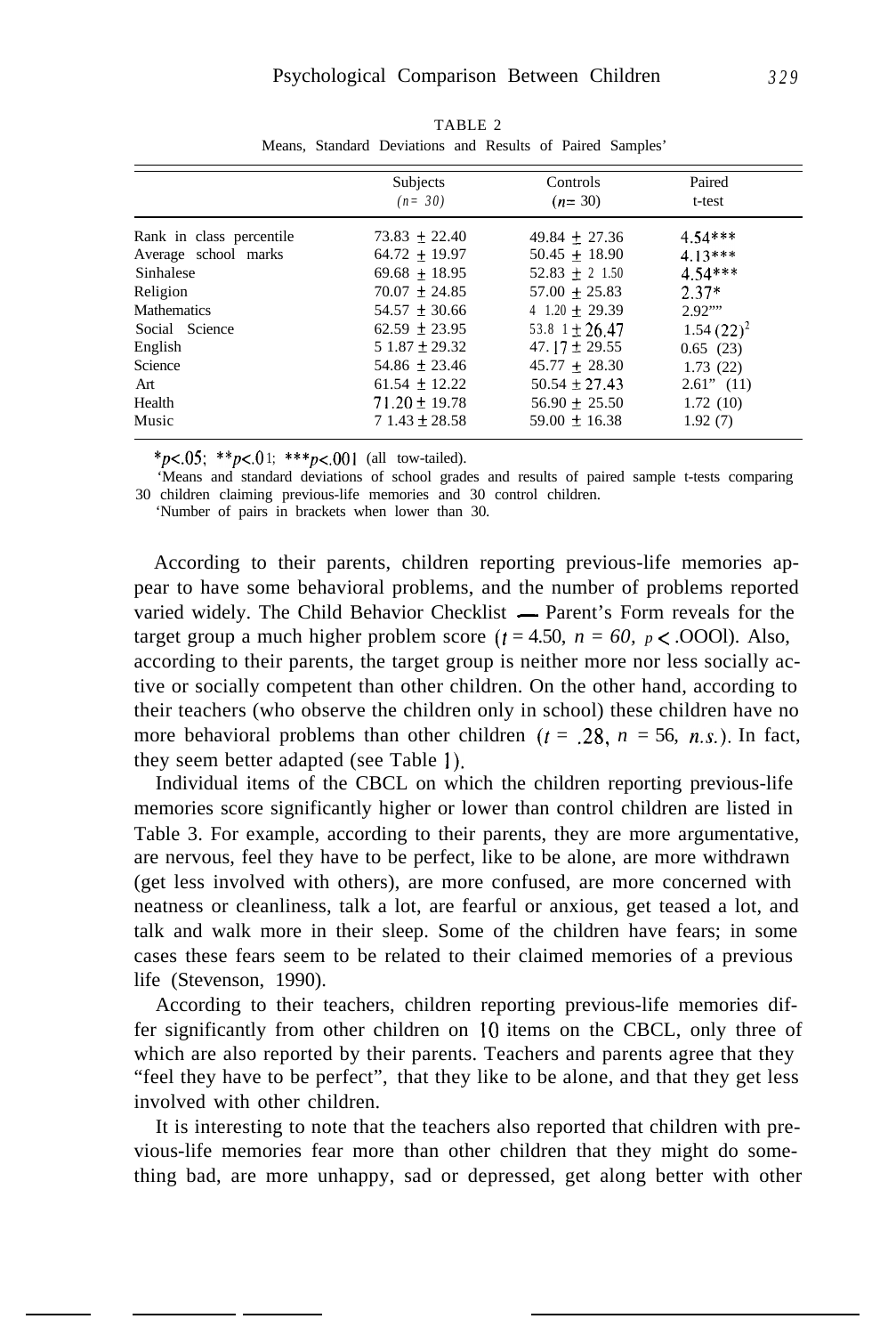#### **330** E. Haraldsson

TABLE 3 Individual Items of the Child Behavior Checklist'

|                                              | Parent's Form | Teacher's Form |
|----------------------------------------------|---------------|----------------|
| Argues a lot                                 | $3.3$   **    | 0.98           |
| Nervous, high-strung or tense                | 3.18'''       | 0.98           |
| Feels he/she has to be perfect               | $3.08***$     | 2.51"          |
| Likes to be alone                            | 2.92"         | $2.31*$        |
| Withdrawn, does not get involved with others | $2.80**$      | 2.02"          |
| Confused or seems to be in a fog             | $2.80**$      | 0.77           |
| Too concerned with neatness or cleanliness   | $2.74**$      | 1.19           |
| Poor schoolwork                              | $-2.72**$     | $-1.96$        |
| Talks too much                               | $2.53**$      | 0.71           |
| Too fearful or anxious                       | $2.49**$      | 1.43           |
| Gets teased a lot                            | $2.45**$      | 0.45           |
| Talks or walks in sleep <sup>2</sup>         | $2.40*$       | ш              |
| Threatens people                             | $2.36**$      | 0.00           |
| Self-conscious or easily embarrassed         | $2.28*$       | 1.58           |
| Stubborn, sullen or irritable                | $2.28*$       | 0.35           |
| Refused to talk                              | $2.20*$       | 0.28           |
| Feels/complains that no one loves him/her    | 2.13"         | 1.34           |
| Stores up things he/she does not need        | 2.03"         | 1.00           |
| Daydreams or gets lost in thoughts           | 2.02"         | 1.27           |
| Nervous movements or twitching               | $2.02*$       | 0.91           |
| Fears might do something bad                 | 1.43          | $-2.13*$       |
| Unhappy, sad, or depressed                   | $1.96*$       | $-2.03"$       |
| Disobedient at school                        | 1.00          | $-2.02"$       |
| Doesn't get along with other children        | 0.31          | $-2.02"$       |
| Impulsive, acts without thinking             | 1.57          | $-2.00*$       |
| Difficulty following directions              | 0.34          | $-1.96*$       |
| Explosive and unpredictable behavior         | 1.24          | $-1.96"$       |
|                                              |               |                |

 $*_{p<-.05; **p<-.01; **p<-.001}$  (all two-tailed).

'Individual items of the Child Behavior Checklist, Parent's and Teacher's Forms, on which the groups differed significantly. Z-values of the Wilcoxon matched-pairs signed ranks test are given. 30 pairs for CBCL-parents, 28 pairs for CBCL-teachers.

\*This item is not present in the Teacher's Form.

children, are less disobedient in school, are less impulsive and explosive. and have fewer difficulties in following directions than their peers.

# **Discussion**

There can be no doubt that some very young children develop images and fantasies of past events (that occurred before they were born) which they regard as being memories of events they have experienced. The question is: How do these images or fantasies arise ? Are they nothing but fantasies giving somehow a false impression of being memories, such as occurs in some  $d\acute{e}j\grave{a}$ vu experiences? Are they fantasies mixed with images of actual events that the child obtains paranormally? Or are they reflections of real events directly observed by the consciousness of the child before it was born? The study reported here has been an attempt to test the appropriateness of *some* mundane, normal psychological explanations for the origins of these images or fantasies.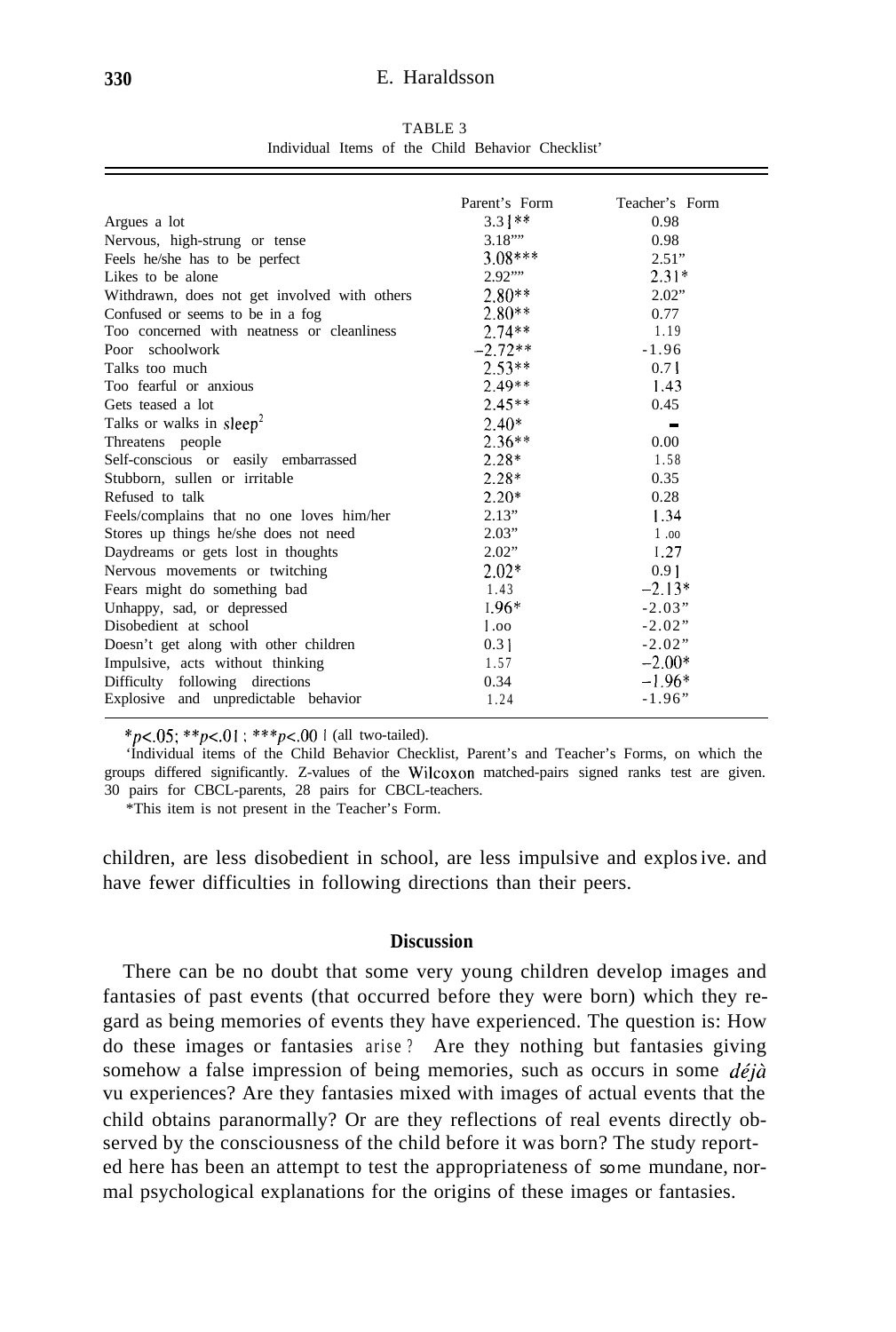The children of this study all reported memories of a previous life during the typical age range of around 3 to 5 years. When they were given psychological tests at the ages of 7 to 13, they were found to differ in many respects from other children. They were different both in cognitive development and in behavior. Their greater verbal skills were particularly distinctive. They had a larger vocabulary and a greater command of language than their matched peers. They performed excellently at school. The evidence for this comes both from their grades and their teachers, who found them to work harder, learn more readily, and behave better than other children. Children claiming memories of a previous life tend more than other children to think they must be perfect; such perfectionism could well contribute to their excellent performance in school.

These findings were somewhat unexpected and away from earlier conjectures about what would predispose a child to claim memories of a previous life. One of these suggests that the children are unusually prone to fantasies. The present study included no entirely satisfactory measure of this trait; nevertheless, the number of items added during free recall of the story given in the Gudjonsson Suggestibility Scale provided an indication of confabulation. The children who claimed past-life memories had a slightly lower score on this measure, although the difference was not statistically significant. We must note, however, that children who have a tendency to fantasize and who also have good memories and reasoning powers may not add details to a verbal test of memory.

One subsidiary finding relevant to the question of suggestibility deserves noting. Our sample included 16 children whose cases are "unsolved", which means that no person has identified the events of whose life corresponded to the child's statements; in the other 14 cases such a person was identified and their cases are considered "solved". The total suggestibility scores of the solved cases were significantly lower than the scores for the unsolved cases  $(t= 2.27, n= 30, p=.03)$ . See details in Table 4.

This finding indicates that children who make verified statements about a previous life are less suggestible than other children, who may be narrating fantasies. The latter group of children are about as suggestible as children in

|                                                                      |                              | Suggestibility                          | Measurements         |            |                               |
|----------------------------------------------------------------------|------------------------------|-----------------------------------------|----------------------|------------|-------------------------------|
|                                                                      | Controls<br>$(n=30)$         | Unsolved Cases Solved Cases<br>$(n=16)$ | $(n=14)$             | Difference | Solved-Unsolved<br>$(f-test)$ |
| Yield suggestibility<br>Shift suggestibility<br>Total suggestibility | 7.43<br>5.68<br>$13.1 \perp$ | 7.87<br>4.87<br>12.75                   | 5.29<br>3.93<br>9.21 |            | $2.65**$<br>0.77<br>$2.27*$   |

| TABLE 4        |               |  |
|----------------|---------------|--|
| Suggestibility | Measurements' |  |

*\*p<.o5; \*\*p<.Ol* (both two-tailed).

'Means of suggestibility measures of the Gudjonsson Suggestibility Scale for control children and "solved" and "unsolved" cases of the reincarnation type.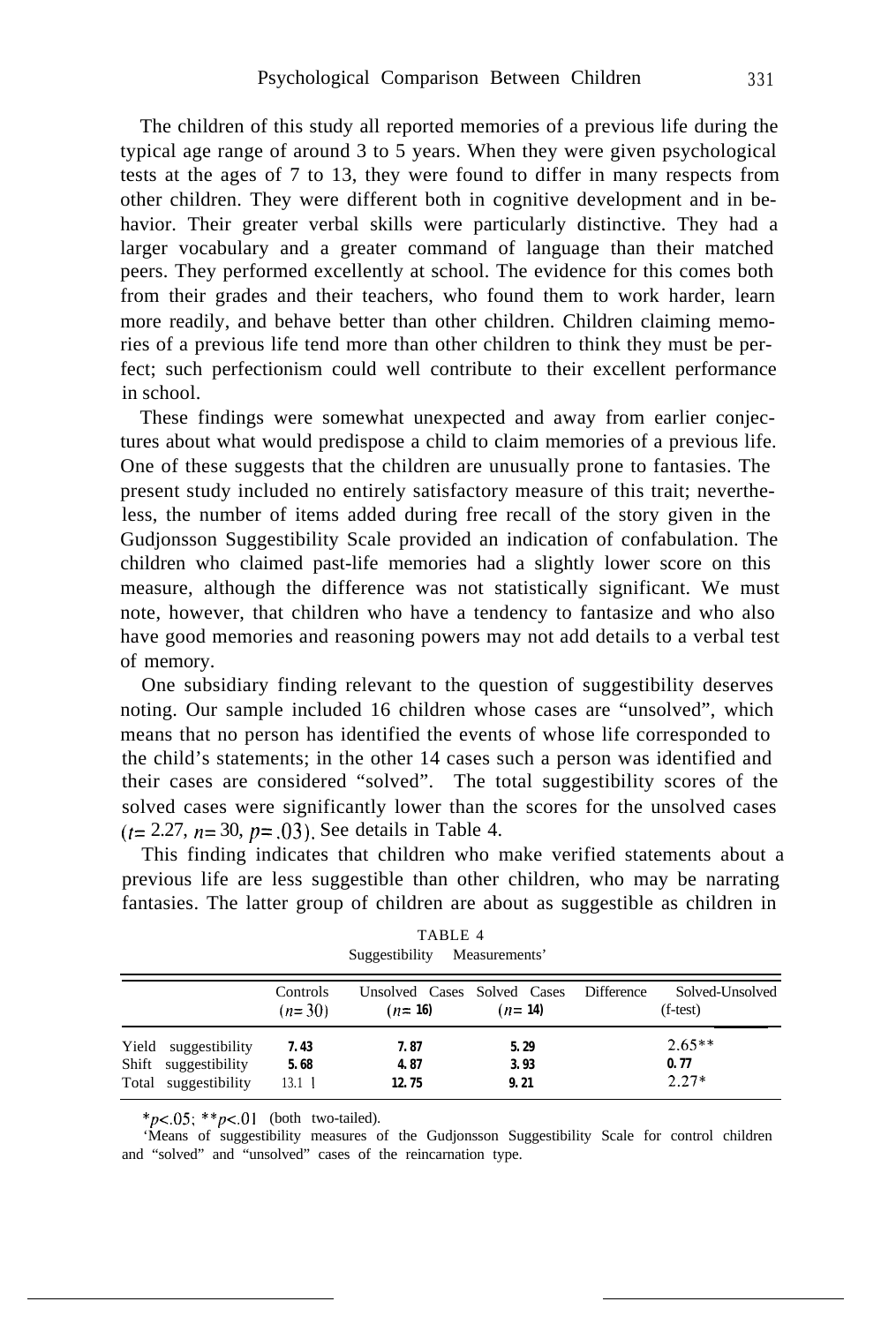general. Cook et (1983a; 1983b) have already shown that these two groups  $-$  of solved and unsolved cases have other important differences. It follows that we should distinguish the two groups of cases in future studies. Such future studies should, however, investigate larger samples.

The role of suggestion has especially been favored by persons who point out that the cultures in which these cases are most readily found have strong beliefs in reincarnation. Those who put forward this undoubted fact as a sufficient explanation of the cases overlook the evidence that parents often try to suppress the children and that the children for their part may vehemently oppose attempts at suppression. A good example of a child's persistence against parental opposition occurred in the case of Dilupa Nanayakkara, whose Roman Catholic parents tried to suppress her talk of a previous life (Haraldsson, 199 1). Stevenson and Chadha (1990) and Mills (1989) have also sometimes observed how these children (in India) withstand considerable pressure from their parents to stop talking about their apparent memories. Some of the children are scolded and a few even beaten for talking about a previous life. Many of them tell their mothers that they are not their real mothers, something the mothers do not like to hear and that often makes them afraid they may lose the child. It must, however, be added that in many cases the children's claims receive support and even encouragement from the parents, especially in solved cases. Nevertheless, it seems doubtful that the solved cases at least can be attributed solely to suggestions from the cultures in which they occur.

Social isolation is another factor that might contribute causally to a child's claiming to remember a previous life. The data of the present study do not indicate this clearly. On the one hand, the parents of the children claiming past-life memories do not rate them as less active or less competent socially than their peers. Their teachers, moreover, report that they are higher than their peers in adaptive functioning, which does not indicate that they are socially isolated. On the other hand, these children do like to be alone more than other children and they are often withdrawn. Other children sometimes tease them (probably often about their claimed memories) and this may stimulate them to withdraw. They seem to live under a considerable emotional strain. They are also, however, argumentative, stubborn, and garrulous; these are characteristics that, on balance, hardly indicate social isolation. It is also pertinent to note that only 5 of the 30 children had no brother or sister; on average the children had two or three siblings and therefore could not have had a socially isolating environment. The hypothesis that children who live in social isolation are more likely to claim memories of a previous life does not seem to be supported by this study.

As already mentioned, the children claiming past-life memories show "oppositional" characteristics: they are argumentative, stubborn, excessively talkative, and sometimes combative and threatening toward other persons. They score high on the parents' ratings for the Child Behavior Checklist (CBCL). It is difficult to know how to interpret such behavior, especially since the chil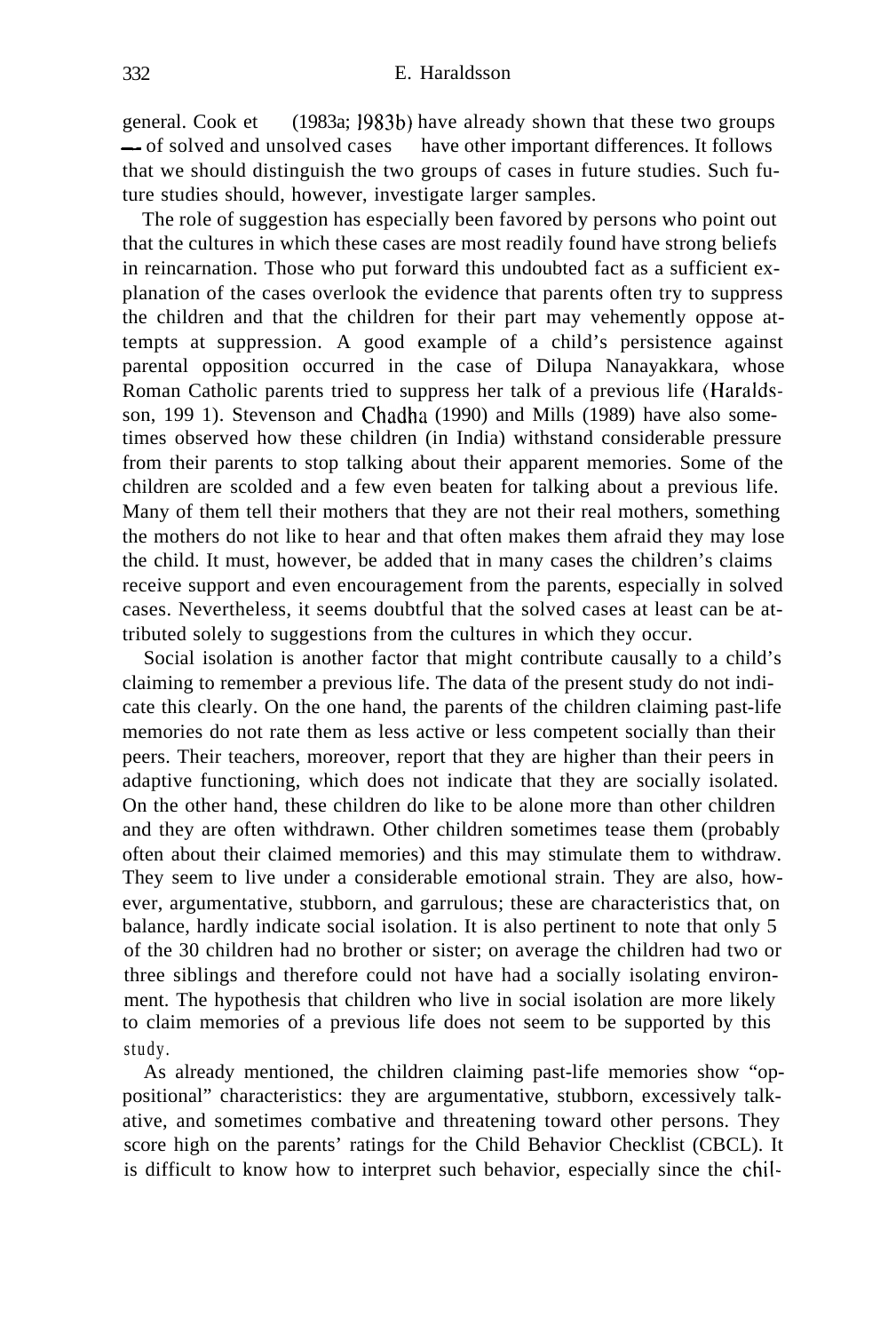dren seem in other respects more mature than other children. Is the abnormal behavior the result of antagonisms they have brought on themselves by their claims to remember a previous life claims that are often uncongenial to their parents ? Also, could their preference for being alone derive from a wish to think quietly about their memories'? Or do they feel different and estranged from other persons because they have memories of a previous life and the others do not? We must be cautious in interpreting these differences.

What conclusions may be drawn from this study? Brody's (1979) hypotheses of social isolation and high suggestibility as possible causative factors for the reporting of memories of a previous life in young children were not confirmed in the present study. The same is true for a rich fantasy life as far as it is tested by a tendency to confabulate. We can say that so far as they have been tested, the normal psychological hypotheses have not been found adequate to explain why some children claim to remember a previous life. It is still possible that unusual tendencies to dissociation may cause children to talk about a previous life; this hypothesis will be tested in a further study.

It clearly emerges from this study that children reporting previous-life memories are a group of unusually gifted children. Experts on gifted and talented children often speak of "giftedness" to describe such children (Heller, Mönks & Passow, 1993). Furthermore, an expert on gifted children has made the comment that the pattern of the problem items of the children who claim to remember previous lives in this study is similar to that encountered with children of high ability (F. J. Mönks, personal communication).

This brings us to the question of why children in this study who claim pastlife memories show such a high level of cognitive development compared to ordinary children. Are children of high ability more likely than other children to create stories of a previous life, or, are children who remember a previous life more gifted?

The fact that a few of the cases investigated by the author (Haraldsson, 199 1; Mills, Haraldsson & Keil, 1994) give rather striking evidence of paranormally acquired knowledge or memories of past events which the child is not found to have experienced in its life span, does not indicate that all these children are telling stories of fantasies. It is also the impression of Keil (199 l), Mills ( 1989) and Pasricha (1990) for some of their cases, and, of course, of Stevenson, that some paranormality is involved. It is hence more likely that the giftedness of children who claim to remember past lives is one of a pattern of characteristics found in these children, rather than that gifted children are more likely than other children to imagine stories of a previous life.

Of course, our finding of giftedness needs a replication in another country before we can say that giftedness is a general characteristic of children who claim to remember past lives. If giftedness is found to be a general characteristic of the cases, and informal impressions make it seem rather likely, we have found one more characteristic of children who claim to remember previous lives, for which, along with memories, phobias, predispositions (to certain

- - --L- .-- ~I. \_\_x frCI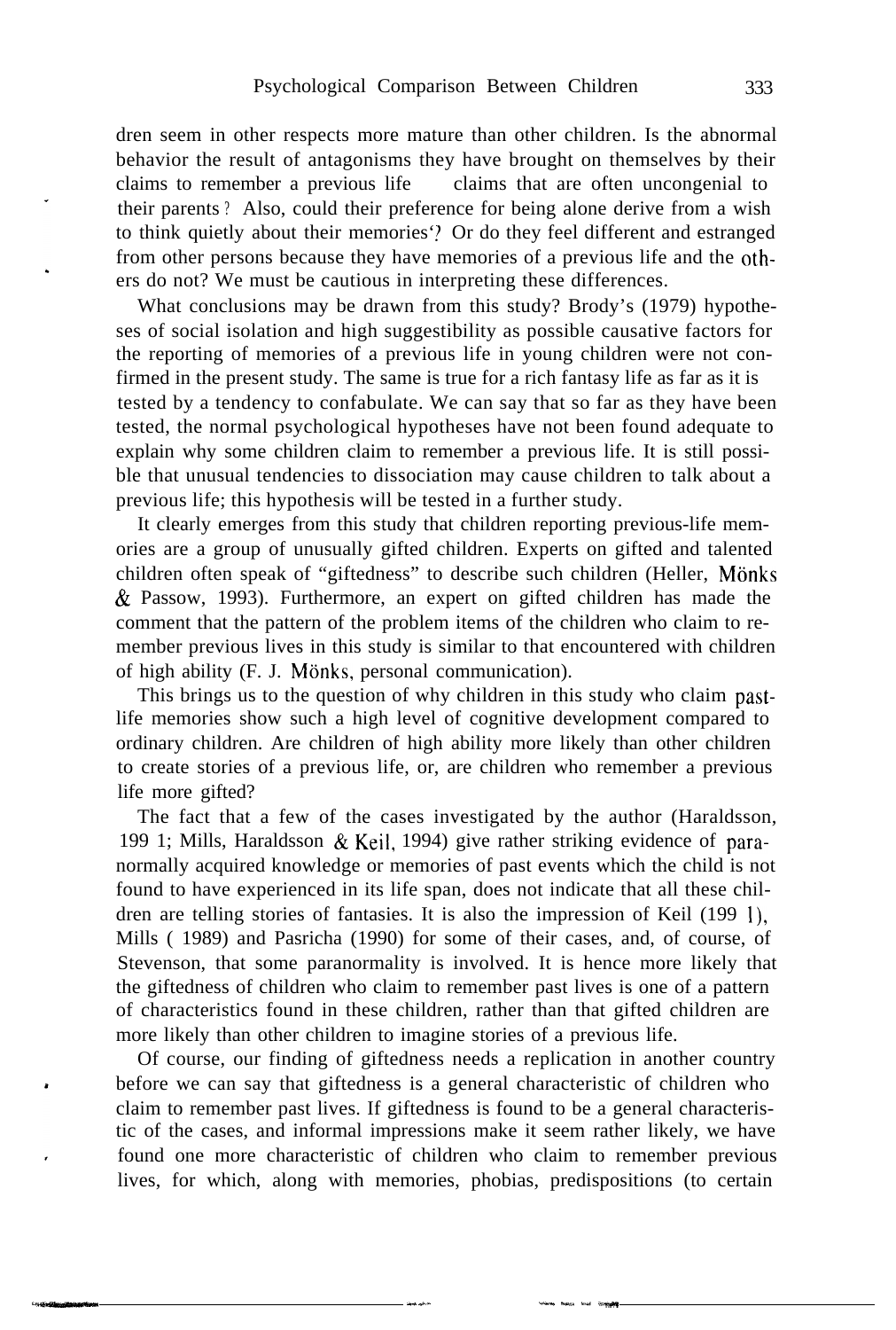behavior patterns unusual or not found in the child's environment), birthmarks and deformities, we find in a fair number of cases no easy normal explanation. Furthermore, Stevenson (1987) has reported that some children reveal untaught or unlearned skills, some of which may require a paranormal interpretation.

These above mentioned characteristics fall increasingly into a pattern which must be viewed as a whole. The alleged memories have gradually become only one part of the phenomena that defy any easy normal explanation, and hence make these characteristics open to a paranormal interpretation. All of those (Keil, Mills, Pasricha and the present author) who in recent years have made a consistent effort to independently investigate these cases, have come to the conclusion that some of them do require a paranormal interpretation.

The crucial and most difficult question is, which paranormal interpretation? Mills and Pasricha have tended to support the reincarnation hypothesis, whereas Keil has argued that the hypothesis of extrasensory perception (superpsi) can sufficiently explain the phenomena (Keil deals mostly with claimed memories). I have remained silent on this issue. I wanted to wait until I had personally gathered more data on which to base my evaluation.

This area of research has many uncertainties and potential pitfalls which make solid data often difficult to obtain. After investigating more than 50 cases in Sri Lanka during a period of eight years, I have gradually found myself increasingly critical of the super-psi hypothesis. It may suffice to explain the claimed memories, but I find it unconvincing (intuitively I must admit) as an explanation of deep-seated phobias and perplexing behavior patterns, not to mention birthmarks and malformations, for which, I must add, I have so far found rather little evidence in Sri Lanka. Birthmarks and malformations must begin to form during the development of the embryo and long before the child is born, which makes the super-psi hypothesis look even less satisfactory.

It may be premature to ask the question, but, tentatively accepting the reincarnation hypothesis, is the early maturity and giftedness of these children also something that they, in some form or sense, bring with them into their childhood in the same way as some of their other characteristics?

# **Acknowledgments**

A grant from the Institut für Grenzgebiete der Psychologie und Psychohygiene in Freiburg is gratefully acknowledged. Many thanks are due to P. Vimala for administering most of the psychological tests, to Hector Samararatne, Godwin Samararatne and Tissa Jayawardane for acting as interpreters and for locating new cases, and to Patrick Fowler for thoughtful comments.

### **References**

Achenbach, T. M. & Edelbrock, *C. (1983). Manualfor the Child Behavior Checklist und Revised Child Behavior P rofile.* Burlington, Vermont: University of Vermont Department of Psychiatry.